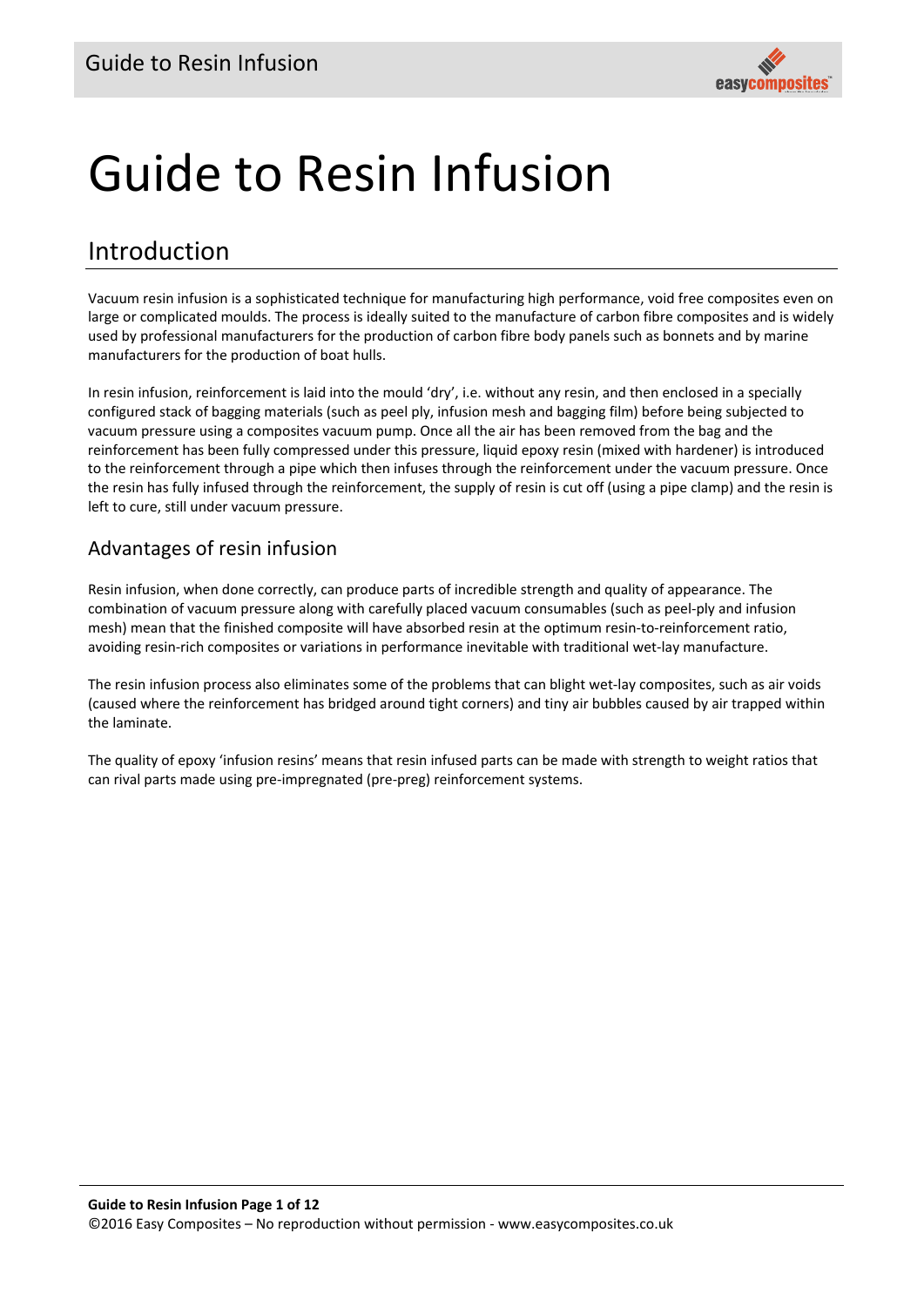

## The Starter Kit – Contents



| Components/material      | Purpose                                                                                                                                                                                                                                                                                                                                                                                 |
|--------------------------|-----------------------------------------------------------------------------------------------------------------------------------------------------------------------------------------------------------------------------------------------------------------------------------------------------------------------------------------------------------------------------------------|
| Composites vacuum pump   | Electric powered vacuum pump capable of very high vacuum pressure (99.98%<br>vacuum). This pump creates the vacuum pressure that draws all of the air out<br>of the vacuum bag and maintains this vacuum pressure throughout the cure<br>cycle of the composite.                                                                                                                        |
| Resin catch pot & liners | The catch pot sits between the composite and the vacuum pump and prevents<br>any excess resin from the composite being drawn down the vacuum tube and<br>into the pump. The catch pot can be lined with removable liners so that any<br>resin caught by the pot can be easily discarded after the process is complete.                                                                  |
| Vacuum gauge             | The vacuum gauge shows the level of vacuum in the system and is invaluable<br>in identifying when there are tiny leaks in the vacuum bag. Infusion should<br>never be started until the whole system is maintaining full vacuum (at least<br>99.9 on the vacuum gauge).                                                                                                                 |
| % Turn valve             | The 1/4 turn valve is used to hold back the vacuum pressure whilst preparing the<br>bag. The valve can be opened and closed to remove more and more air as the<br>bag is shaped to fit properly around the bagged composite.                                                                                                                                                            |
| Tube clamp               | The tube clamp is used to close off the flow or resin from the feeder pot into<br>the bagged composite. The tube is usually clamped just before the resin<br>flowing into the composite reaches the end of the reinforcement (to allow for<br>some lag in the system).                                                                                                                  |
| Silicone bag connectors  | The connectors form the join between the vacuum hoses and the vacuum bag<br>and also between the resin feed pot and the bag. Silicone connectors are used<br>(instead of metal through-bag connectors) because the will become coated in<br>resin during the infusion process. By being silicone, resin can easily be cracked<br>off them after the process is complete and used again. |
| Vacuum hose              | The vacuum hose connects the vacuum pump, catch pot and resin feed pot to<br>the bagged composite.                                                                                                                                                                                                                                                                                      |
| Vacuum bagging film      | This film is used to create the outer vacuum bag from which the air is<br>evacuated by the pump. The film is tear resistant and sticks extremely well to<br>the bag sealing tape.                                                                                                                                                                                                       |
| Peel-ply                 | This thin woven fabric is the first removable layer between the composite and                                                                                                                                                                                                                                                                                                           |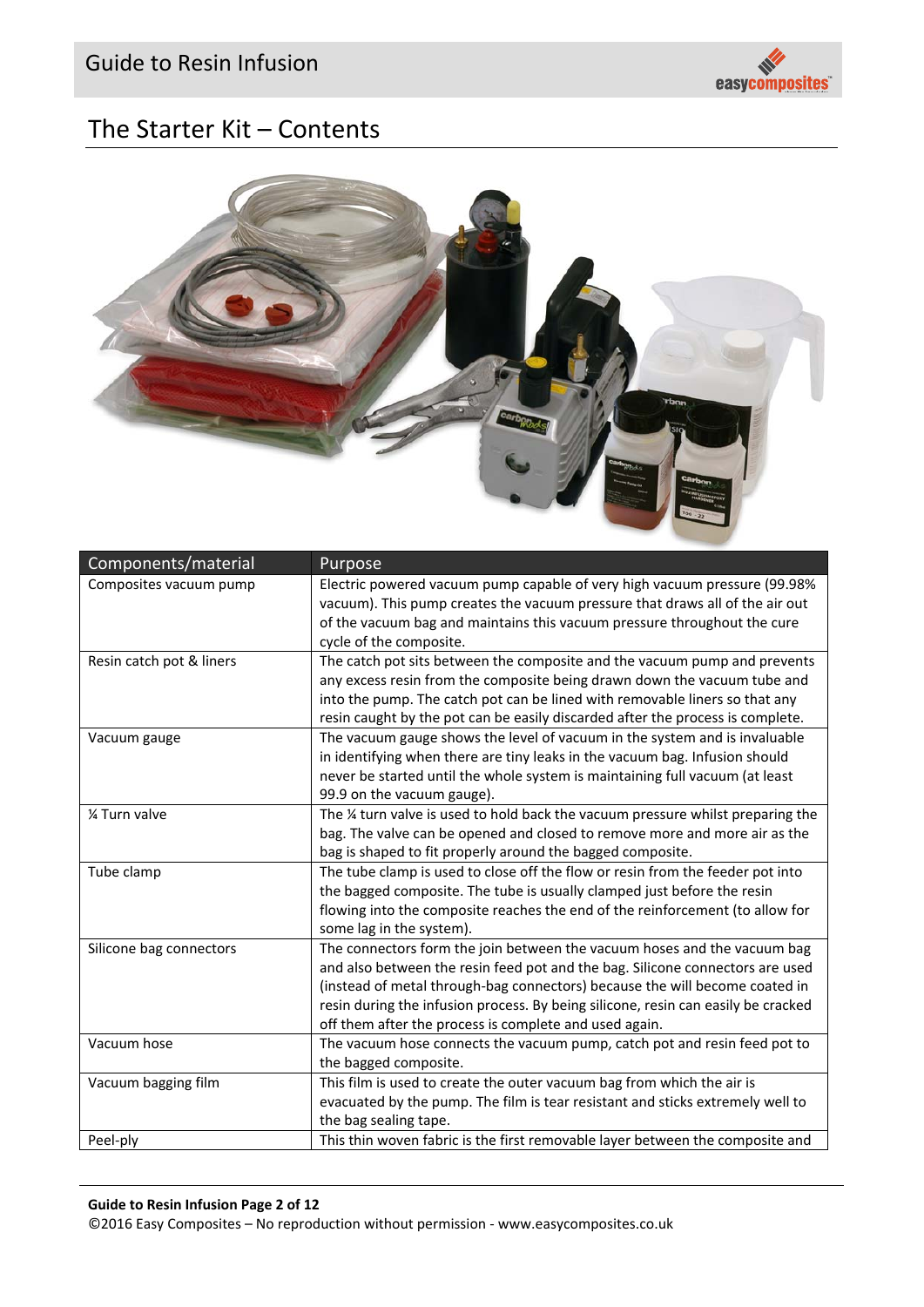

|                            | the vacuum bag. Peel-ply creates a surface that can absorb excess resin and                                                                                                                                                                                                                                                                                                      |  |  |  |  |
|----------------------------|----------------------------------------------------------------------------------------------------------------------------------------------------------------------------------------------------------------------------------------------------------------------------------------------------------------------------------------------------------------------------------|--|--|--|--|
|                            | also, when removed from the composite (after the process is finished)                                                                                                                                                                                                                                                                                                            |  |  |  |  |
|                            | provides a textured surface that is particularly well suited to bonding to.                                                                                                                                                                                                                                                                                                      |  |  |  |  |
| Resin infusion mesh        | Infusion mesh is a plastic mesh pattern designed to promote resin flow during<br>the infusion process.                                                                                                                                                                                                                                                                           |  |  |  |  |
| Resin infusion spiral      | This plastic spiral tube is used to provide a very free-lowing channel through<br>which the resin is distributed near the point where the resin is first fed into the<br>composite. Resin flows freely through the centre of the spiral tube, but just as<br>easily out of the spirals in the side, allowing resin to be supplied all the way<br>along an edge of the composite. |  |  |  |  |
| Bag sealing tape           | This special sticky, gum-like tape is used to create perfect seals between the<br>two faces of a vacuum bag (when envelope bagging) or between the vacuum<br>bag and mould's flange when half-bagging a mould.                                                                                                                                                                   |  |  |  |  |
| <b>Breather</b>            | In the infusion process, breather is often simply used to create an absorbent<br>barrier between the composite and the vacuum connector.                                                                                                                                                                                                                                         |  |  |  |  |
| Epoxy Infusion Resin (1KG) | The resin infusion process requires special low viscosity resin. Unlike polyester<br>resins (which tend to 'boil' under the vacuum) epoxy infusion resin is the very<br>best resin for the job. Continued developments in the performance of epoxies<br>means that epoxy resin infused parts can now rival the strength and<br>performance of pre-preg parts!                    |  |  |  |  |

## Before You Start

The key to successful vacuum resin infusion is having all the right equipment and preparing everything in advance.

Once the epoxy infusion resin has been mixed with its hardener, if anything goes wrong it is generally too late to do anything about it. Any problems such as running out of resin, loosing vacuum or having a leak in the bag will almost certainly result in the part being ruined. This means that for the first few attempts, methodical planning is essential. Having said this, the nature of resin infusion is such that correctly following the procedure should produce perfect parts every time.

#### Basic Configuration

All the equipment and supplies necessary to undertake vacuum resin infusion are included in this Easy Composites starter kit.

The parts of the kit are used as follows: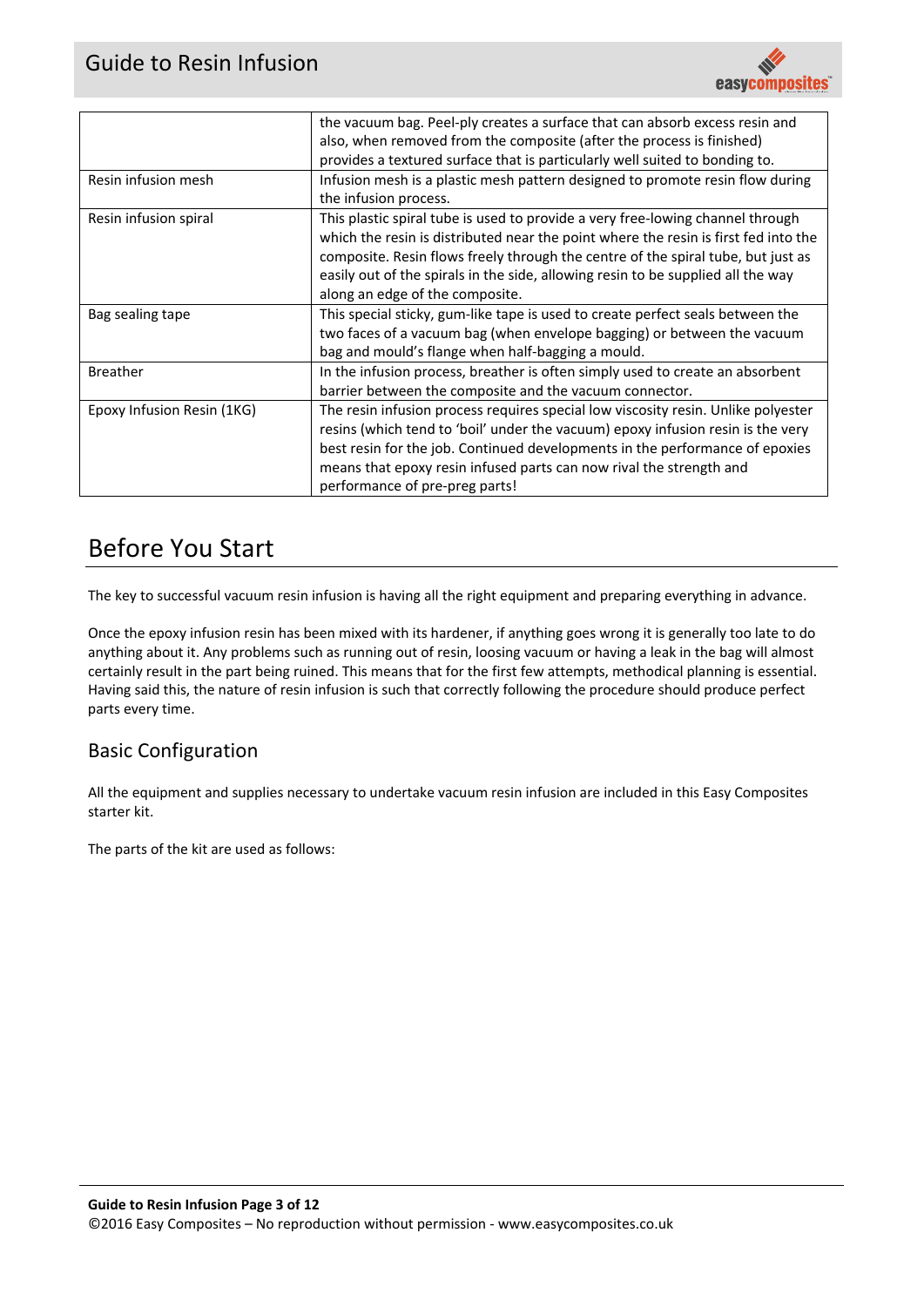



There are many alternative configurations to the above that can be used for resin infusion. The above configuration, however, is quite typical and makes a good starting point.

## Suitable Moulds

Before you can start the resin infusion process, the first step is to have a suitable mould.

A mould suitable for resin infusion is much the same as a mould that would be used for conventional wet‐lay fibreglass, with a couple of important distinctions:

#### Mould Surface

The best infusion resins are epoxy (including the infusion resin that comes with this kit), therefore it is important that the surface of the mould that will be used for infusion is also made from epoxy; either an epoxy tooling gel coat, or just epoxy resin used as a surface layer. Mould surfaces made using polyester gel coat or polyester resin as a surface layer are likely to result in parts made from epoxy resin (or with an epoxy gel coat) sticking to the mould, destroying the part and the mould.

If you need to use a mould made with a polyester gel coat in your infusion project one solution is to use a P.V.A. mould release agent, rather than mould release wax. P.V.A. will create a sufficient barrier between the polyester mould surface and the epoxy part to endure that the part will release from the mould. The disadvantage of this method is that P.V.A. needs to be cleaned off the mould and re‐applied each time it is used and also that the part will need quite a bit of polishing to remove the smear pattern that P.V.A. causes.

#### Mould Flanges

The resin infusion process requires the mould to have some additional flange area around the edges. This flange area is used to place the vacuum connectors, resin feed connector, infusion mesh and resin flow channels. It is sometimes possible to find enough space on existing moulds to position these infusion specific items but if there isn't room you will need to remake or extend your moulds.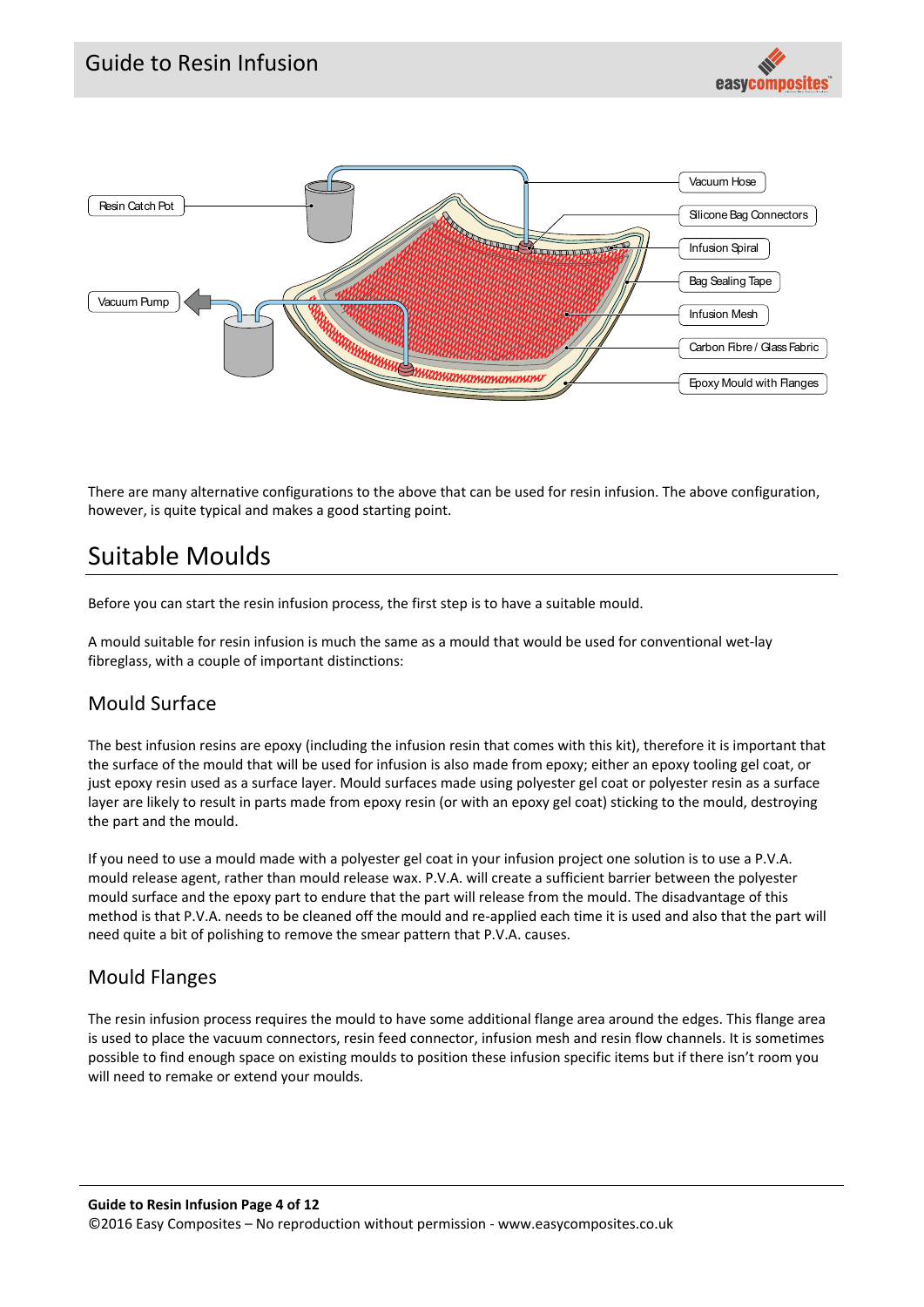

# Safety Information

Infusion epoxy resin, once mixed with its hardener is exothermic. If large amounts of mixed resin remain in the feed pot or accumulate in the catch pot, the resin can become very hot indeed. In extreme circumstances, the resin can actually start smoking as it reaches very high temperatures. This will only happen where the resin is accumulated in one place (i.e. never in the part) and only where too much resin has been prepared.

During your first few infusion projects, it is important that you keep an eye out for large amounts of excess resin either remaining in the feed pot or accumulating in the catch pot. Whilst there isn't much that can be done about excessive resin in the catch pot (without breaking the vacuum and spoiling the part), excess resin in the feed pot can be dispensed into smaller containers or otherwise dispersed to reduce the chances of this becoming too hot. This should only ever be done once the infusion process is complete and the resin feed line has been clamped‐off.

# Step by Step Instructions

#### 1. Before You Start

The mould surface should be prepared using your favoured release agent. PVA, wax and chemical release agents are all suitable although you should ensure that if a chemical release agent is used that it is compatible with or better still, designed for epoxy resin systems.

If a gel coat is required on the part then this should be applied and allowed to cure before proceeding.

#### 2. Lay Laminate into Mould

The key to successful resin infusion is preparation. Before actually starting your project, ensure that you have read through these instructions in advance. Make certain that you have everything you need.

## Preparation

#### 1. Prepare the mould surface (see fig.1)

If you will be allowing the infused part to cure at ambient temperature then conventional mould release wax is a suitable release surface for the mould. If you intend to accelerate the cure with elevated temperature (see 'Advanced Techniques') then wax is not suitable and a temperature tolerant chemical release agent should be used instead.

Prepare the mould surface according to the guidance that accompanies your chosen release agent. Remember to cover the entire surface of the mould and flanges with the release agent as you won't be able to control where the resin goes once the infusion starts.

### 2. Cut and position the reinforcement (see fig.1)

Cut your reinforcement to the appropriate size for your moulding. Where possible, always try to make the part using a single piece of fabric for each layer. A typical carbon fibre product will use anywhere between 2 and 6 layers of carbon fibre. If you're unsure how many layers to use, 3 layers is often right for a small, light part.

Ensure you cut the fabric large enough that it extends beyond the all the edges of where the trimmed part will come to. Position the multiple layers of fabric into the mould (you can position them all at once).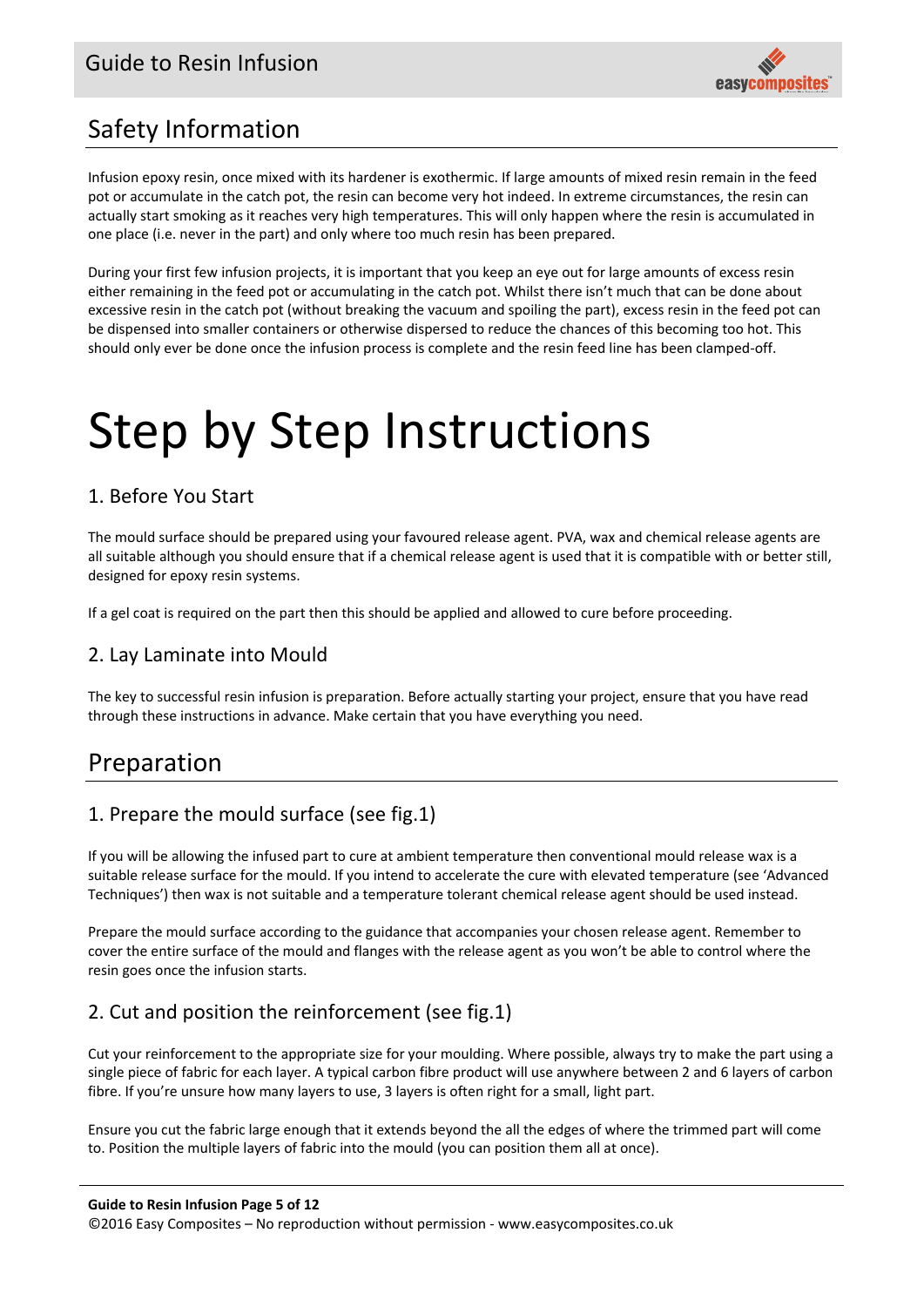

In more complicated moulds; particularly those with steep sides or multiple contours, it is sometimes necessary to use spray-tack to hold the laminate against the mould surface and hold subsequent layers of reinforcement to each other (see 'Advanced Techniques').

#### 3. Add the peel‐ply layer (see fig.2)

Peel-ply is the first layer of the infusion 'bagging stack' and is a removable barrier that is peeled off the finished part, leaving a relatively consistent surface that is also ideal for bonding to. The peel‐ply included in the starter kit is heavier than budget peel‐ply but you'll find that a slightly better peel ply is easier to remove and well worth the difference.

Peel ply is usually applied in one single layer, positioned to completely cover all areas of the reinforcement. The peelply does not need to overlap the edges of the reinforcement but it does need to cover it all so it is usually cut to be just fractionally bigger than the reinforcement.

#### 4. Add the infusion mesh (see fig.3)

The infusion mesh (also known as 'flow media') is used to ensure that the resin can flow from the resin feed line (and spiral tube) freely through the laminate. The shape of the mesh means that even under total vacuum, there are still gaps through which the resin can flow.

The infusion mesh is also applied in a single layer (although it won't affect anything if multiple pieces are overlapped where necessary). It should be cut to be the same size as the reinforcement/peel-ply apart from at each end where the mesh should extend sufficiently to allow for the vacuum connector at one end, and the resin feed line at the other. By positioning the vacuum connectors directly onto the infusion mesh we ensure good channels for both air and resin will be maintained once the vacuum is drawn.

#### **Alternative Method**

An alternative to positioning the vacuum line connector directly above the infusion mesh is to end the infusion mesh short of where the vacuum connector will be positioned. A folded piece of breather fabric is then used to create a pad that can absorb excess resin from the infusion, preventing it from being drawn into the vacuum line and catch pot. In practice, the amount of resin that can be absorbed by the pad is limited and for this method to result in no resin entering the vacuum line or catch pot requires careful timing on the clamping of the resin feed line.

#### 5. Position the resin feed spiral (see fig.3)

The resin feed spiral is spiral wrapped plastic tube that is used to improve the flow of the resin from the feed tube into the laminate. Resin will be disbursed along the full length of the spiral therefore the standard configuration is to position the spiral all the way down one side (the side where the feed tube will be positioned). This means that the resin is quickly distributed along one side of the mould and then advances more evenly towards the other side.

It is essential that the resin feed spiral is positioned directly over the infusion mesh. This ensures that the resin can flow easily from the spiral into the mesh.

In larger or more complicated infusions, multiple resin feed lines and more considered positioning of the resin feed spiral is sometimes required. This is not likely to be necessary for most projects, however, if you find that some areas of your laminate wait an excessively long time for the resin to reach them you can improve resin flow to those areas with some additional feed spiral.

Secure the resin feed spiral in position using a couple of small pieces of the bagging tack‐tape.

#### **Guide to Resin Infusion Page 6 of 12**

©2016 Easy Composites – No reproduction without permission ‐ www.easycomposites.co.uk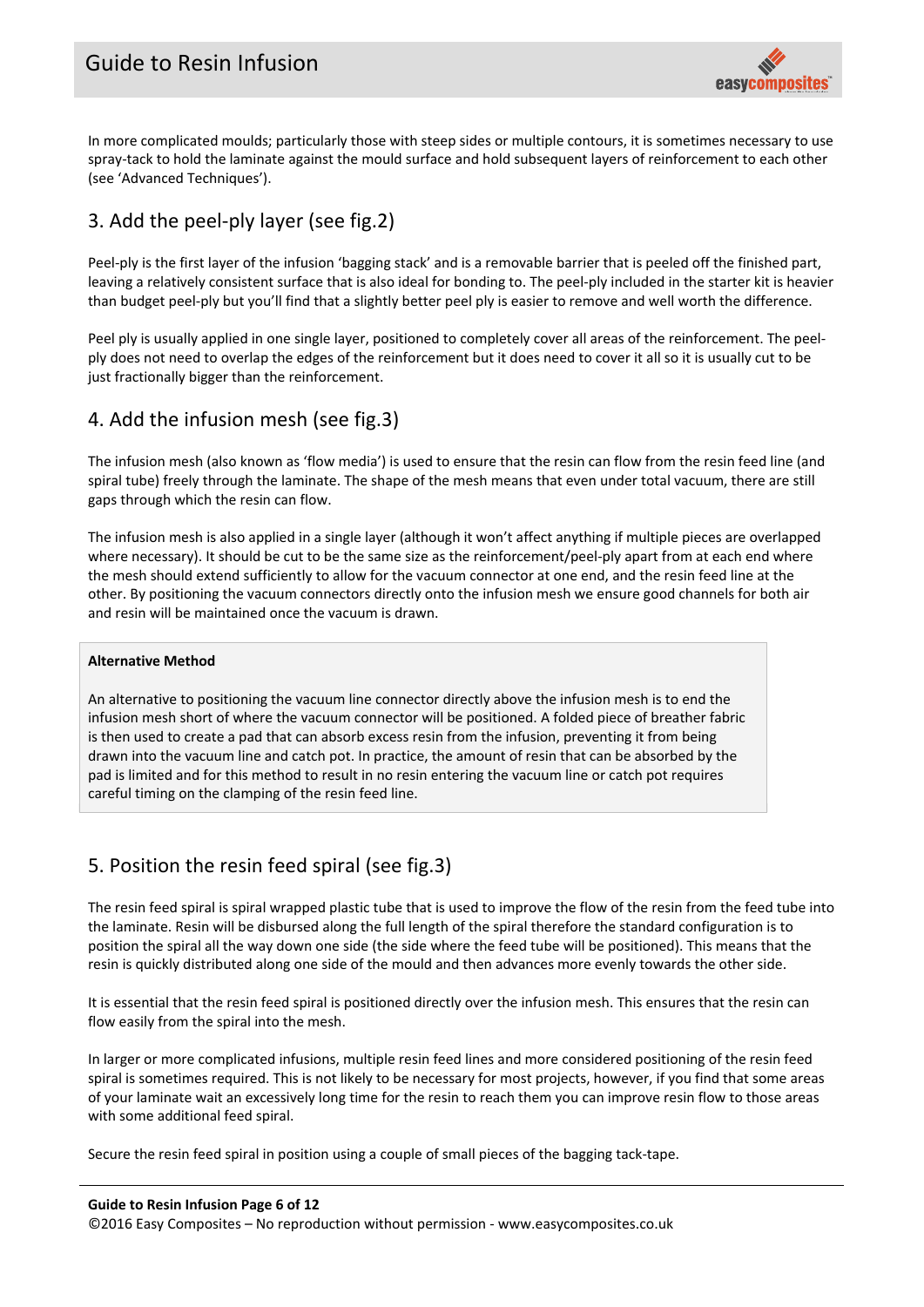

#### 6. Position the resin feed connector (see fig.3)

The resin feed connector is one of the red silicone connectors. It is slightly different from the vacuum connector in that it has a single channel on the underside running from one side to the other. It is into this channel that the resin feed spiral goes, allowing resin to flow through the feed tube, through the connector and into the spiral.

Position the resin feed connector in the centre of the resin feed spiral. Press the connector down onto the spiral so that the spiral tube runs through the bottom of the connector.

#### 7. Position the vacuum connector (see fig.3)

The vacuum connector is the other red silicone connector; it has a pattern of 3 outlets on the underside and is designed to allow free airflow from the connector into the material underneath (the infusion mesh) even under total vacuum.

Position the vacuum connector on top of the infusion mesh at the opposite side of the mould to the resin feed spiral. The connector should sit on top of infusion mesh in an area beyond where the reinforcement ends.

#### 8. Apply vacuum bagging tape (see fig.4)

Vacuum bagging 'tack‐tape' is a type of very sticky gum tape. The tape is used extensively in all vacuum bagging processes where its pliable nature makes it highly effective at providing an air tight seal.

#### **Alternative Method**

In resin infusion it is most common to apply the tape to the flange around the edge of the mould, whereby the mould makes one side of the 'vacuum bag', with the bagging film forming the other side (as described above). If this isn't possible then the bag can be wrapped around the entire mould, front and back, in which case the bagging tape would be applied to one half of the bag rather than to the surface of the mould. This may be preferable if the flange is not made from smooth, unbroken gel coat making a good airtight seal to the mould's surface difficult to achieve.

#### 9. Position and tape down the vacuum bag (see fig.4)

It's now time to enclose everything within the vacuum bag.

The vacuum bagging film included in the starter kit is one of the more expensive bagging films available. This superior bagging film is both stronger (making it less likely to puncture) and also more stretchy than cheaper films. In our opinion it is well worth spending a little extra and using one of these high performance bagging films. An inferior or ruined part is far more costly in the long run.

When doing the bagging it is absolutely essential to ensure that there is sufficient bagging film to get into all the shapes and contours of the mould. Any 'bridging' of the vacuum bag where it doesn't get right into the corners of the mould will result in resin-rich areas, reducing the strength and quality of the finished part.

Cut a piece of bagging film (the green plastic film) that is plenty large enough to cover and area about 50% larger than your mould area. Starting in one corner, peel the backing paper off some of the bagging tape and press the corner of the bagging film down onto the exposed tape. Move around the edge of the mould, removing backing paper from the tape and sticking down the bagging film as you go. Don't be tempted to remove all the backing paper from the tape; this is likely to result in the bag sticking to the tape before you've aligned in properly.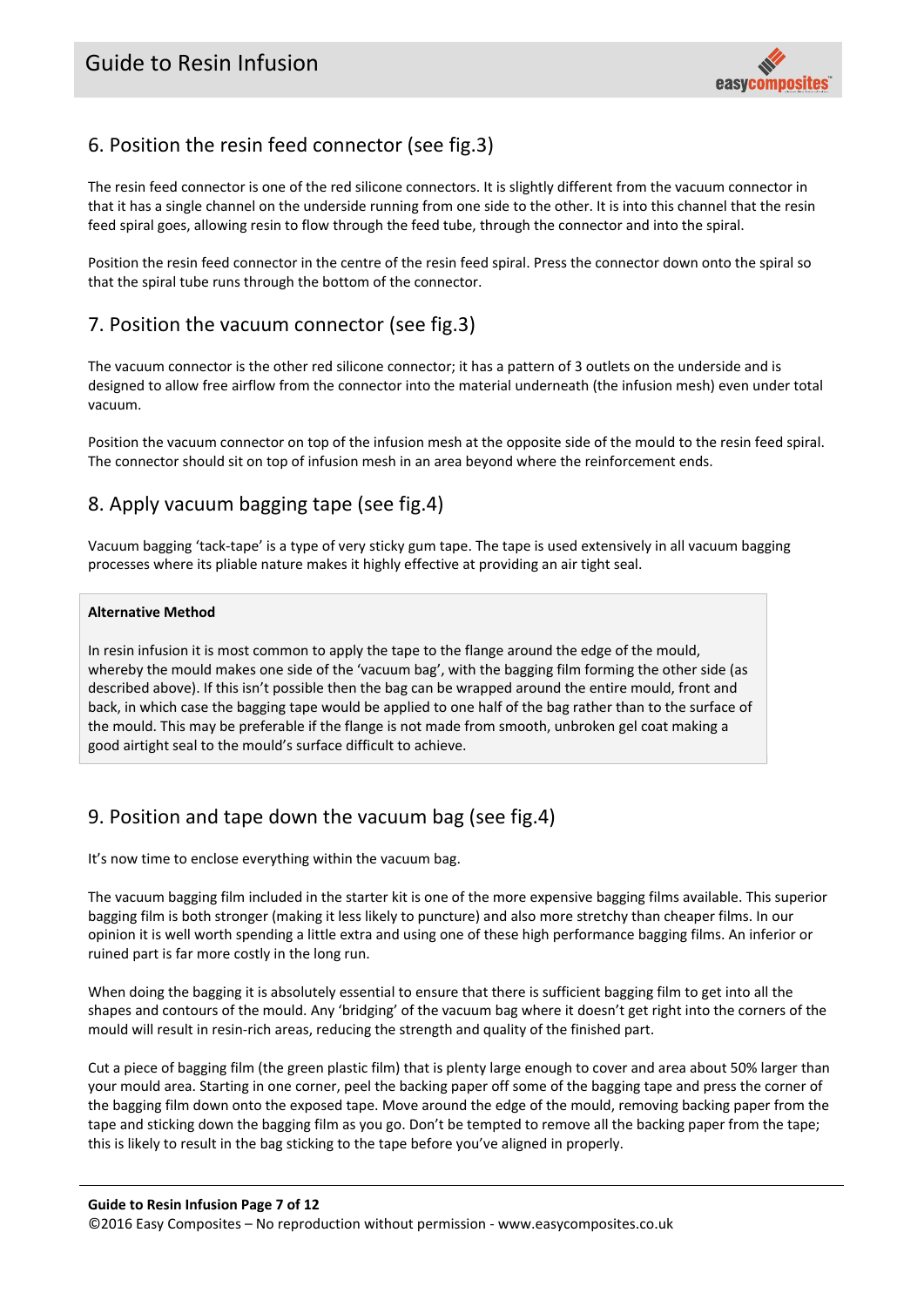

As you stick the film to the tape, be as careful as possible to do so without having any wrinkles or folds in the bag. Press down very firmly and use your fingers to 'massage' the film and tape together to create an airtight seal. If you end up with leaks in your finished bag (which we'll test for later) then it is likely that wrinkles or folds in the bagging film where it contacts the tape will be the cause.

#### 10. Connect and seal the resin feed hose (see fig.5)

With all the bagging stack and reinforcement sealed within the vacuum bag, you're now ready to 'breach' the bag to connect the resin feed hose. Using a pair of scissors or a knife, make a small incision in the vacuum band directly above the red silicone resin feed connector.

Cut a length of the clear PVC hose long enough to run comfortably from where you will position your resin feed pot to the resin feed connector on the vacuum bag. When you cut the hose, do so at an oblique angle (such as 45º) so that it is impossible for the tube to accidentally be sealed against the bottom of the mould.

Taking the end of the hose with the oblique cut, push the hose through the small hole in the vacuum bag and into the hole in the top of the resin feed connector. Ensure that the tube has gone all the way into the connector.

Seal the tube to the bag by wrapping a ring of the bagging tape around the tube where it meat the bag. Press firmly to ensure the tape has made an airtight seal.

#### 11. Connect and seal the vacuum hose (see fig.5)

Repeat the process from the previous step, this time using another length of PVC tube that will connect the catch-pot to the red silicone vacuum connector at the opposite end of the part to the resin feed connector. Cut the tube at an angle, cut a small hole in the bag, push the tube through and seal the tube to the bag using some more tape.

#### 12. Set-up the resin feed pot (see fig.5)

The resin feed pot should be securely positioned near the mould. It is absolutely vital that the resin feed pot does no fall over during the infusion; if it does, the part will certainly be ruined.

Position the resin feed hose inside the feed pot so that the tube reaches all the way to the bottom of the pot. If necessary, use a bent paperclip or similar to hold the tube in position.

#### 13. Connect the vacuum pump and catch‐pot (see fig.5)

Connect the other end of the vacuum hose to one of the push fittings on the resin catch‐pot. Push the hose on firmly to ensure an air‐tight seal.

Next, cut a length of PVC tube sufficient to run from the vacuum pump to the other push connector on the catch-pot. This tube can be as long as you need and will not be spoiled by the infusion process (meaning it can be re‐used indefinitely).

#### 14. Clamp the resin feed line (see fig.6)

Position the line clamp tube near to the start of the resin feed tube and turn the wing-nut to clamp the pipe shut. Ensure that you close the pipe properly to create an airtight seal.

#### 15. Switch on the vacuum pump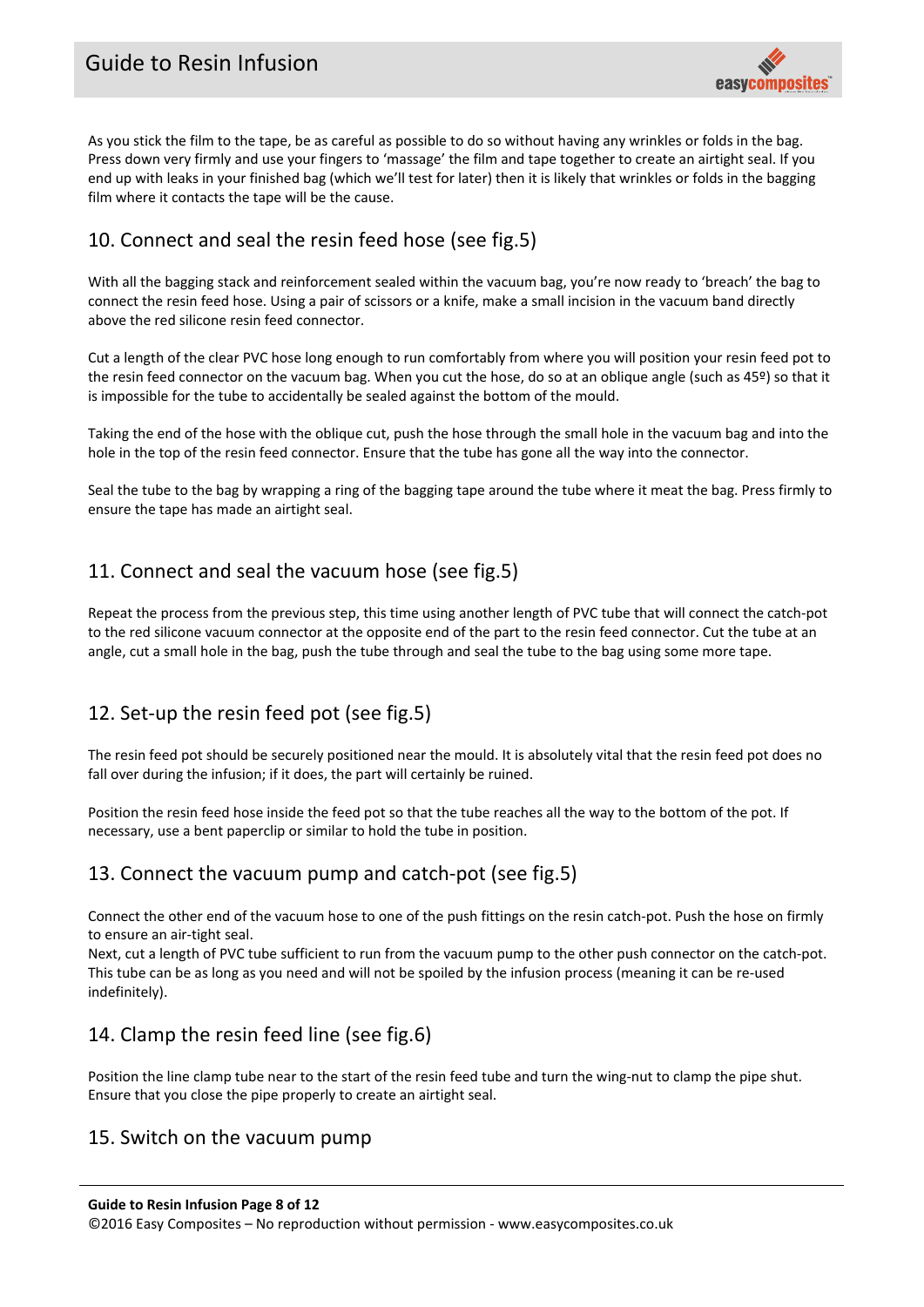

With everything in place, we're now ready to test the vacuum.

If you've not already done so, ensure the vacuum pump is set to the correct voltage for your territory (110V or 240V AC), fill it with the appropriate amount of vacuum pump oil and connect it to the mains power supply.

Switch on the vacuum pump.

#### 16. Evacuate the air and adjust the vacuum bag

As the air is removed from the vacuum bag you will see the bag tighten around the mould surface. As this happens you should move the bag around and position it so that you move 'spare' bagging film into the areas of the mould which need it. This process is essential to all vacuum bagging processes (resin infusion, standard vacuum bagging and even pre‐pregs) so give this step plenty of attention.

As the bag begins to become reasonably tight (certainly not full evacuated but not slack either) temporarily switch off the vacuum pump. This will allow you all the time you need to reposition the bag, working wrinkles towards where they're needed and ensuring that no‐where on the mould is the vacuum bag 'bridging' a gap.

During your first few infusion projects, it is possible that you will underestimate the amount of bagging film necessary for your mould. If this happens you will find out at this stage because the bag will be 'bridging' across certain points of the mould and there will be no amount of re‐positioning that can fix it. In the unfortunate event that this happens, you should stop, remove the bag (and tape) and do the bag again. If you proceed with a bag that is too small, your finished part will suffer greatly.

#### 17. Test the vacuum

Switch the pump back on and finish evacuating the bag. You should see the needle on the vacuum gauge begin to rise. Leave the pump on and wait as the needle approaches full vacuum. Keep adjusting the bag if necessary to ensure there are no 'bridges'.

After a few minutes the vacuum gauge should read somewhere very near to 100%. Because of variations in atmospheric pressure and calibration of the gauges the needle might not point precisely to 100% vacuum even when full vacuum is being drawn. The most practical way to know when you have a perfect seal (100% vacuum) is to look at the vacuum pump and see whether any oil vapour is being emitted by the pump. When the seal is total, the pump's sound will change slightly and oil vapour will stop being emitted by the pump.

If the seal isn't total, work your way around the bag, pressing the bag hard against the gum tape until it is.

## The Infusion

Only once your vacuum bag is perfectly sealed (with the gauge reading approximately 100% and the pump is not emitting any oil vapour) should you embark on the infusion itself.

#### 1. Gauge the correct amount of resin

The amount of resin that your project will need will vary upon its size and the amount of reinforcement you have used; more layers of reinforcement will be able to support more resin.

With Resin infusion you are normally looking to achieve a 60/40 fibre/resin ratio, this means for every, say, 100grams of cloth you will need 66 grams of resin, all of the reinforcements are listed by weight e.g. carbon fibre 2/2 twill 200gsm, the 200gsm refers to the actual weight of the fabric in grams per square meter, so 1 square meter of this cloth will need 133g of resin to achieve the 60/40 ratio. You also need to account for the amount of resin used by the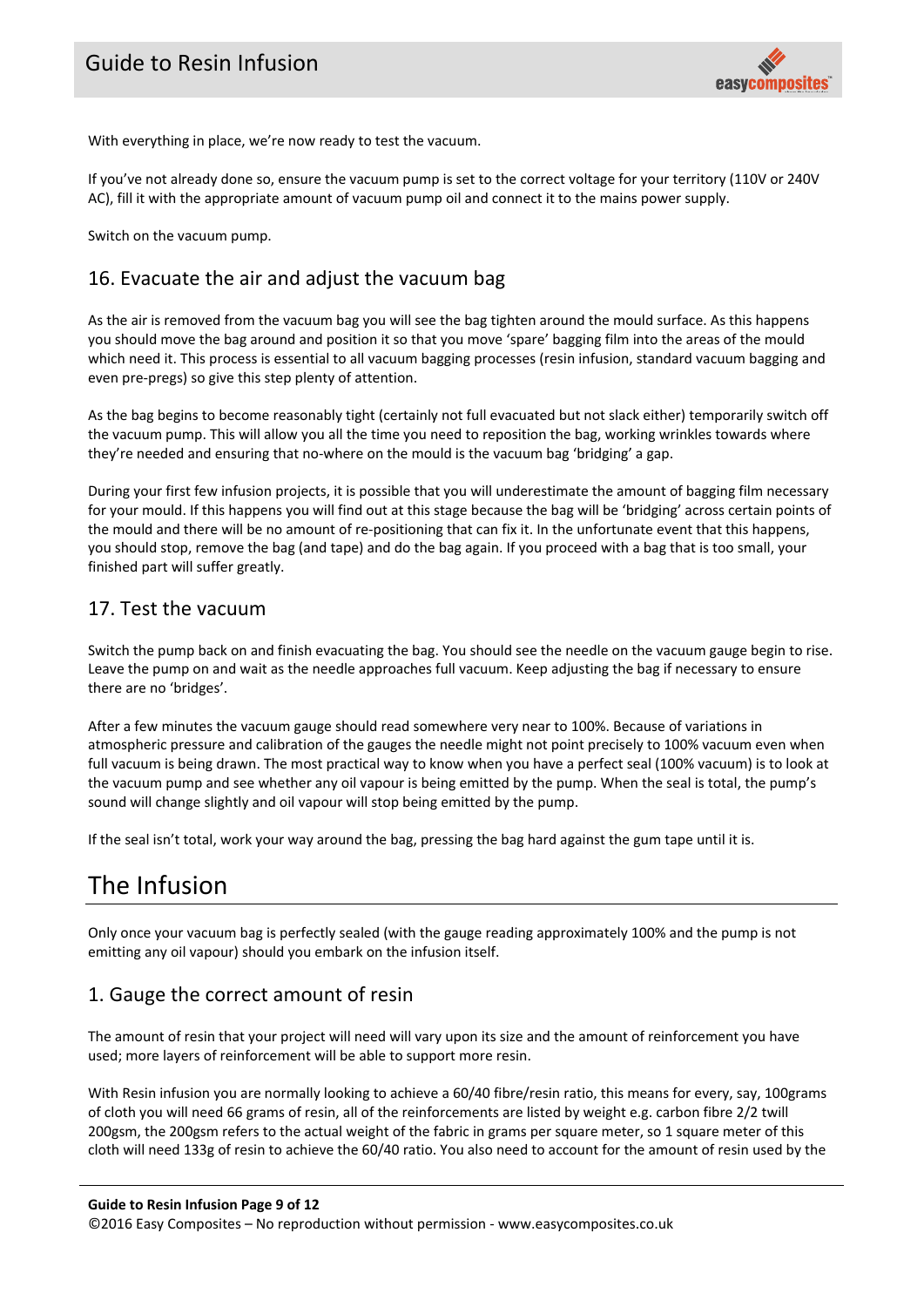## Guide to Resin Infusion



mesh which is 700grams per square meter of laminate, regardless of thickness. Another 100grams of resin will be required by the feed lines and in the bottom of the feed jug.

Here's an equation that can be used for this;

Resin Consumption In Grams =  $\left(\frac{Fibre weight Per SOM}{1.5} + 700\right) + 100$ 

Use the table below to calculate approximately how much resin you should mix to ensure you have enough resin the project will require:

|                                                   |              | Number of plies of 200g cloth |                |      |      |      |      |                |      |  |
|---------------------------------------------------|--------------|-------------------------------|----------------|------|------|------|------|----------------|------|--|
|                                                   |              | $\mathbf{1}$                  | $\overline{2}$ | 3    | 4    | 5    | 6    | $\overline{7}$ | 8    |  |
| <b>Area of Part</b><br>in Square<br><b>Metres</b> | 0.1          | 183                           | 197            | 210  | 223  | 237  | 250  | 263            | 277  |  |
|                                                   | 0.2          | 267                           | 293            | 320  | 347  | 373  | 400  | 427            | 453  |  |
|                                                   | 0.3          | 350                           | 390            | 430  | 470  | 510  | 550  | 590            | 630  |  |
|                                                   | 0.5          | 517                           | 583            | 650  | 717  | 783  | 850  | 917            | 983  |  |
|                                                   | 0.75         | 725                           | 825            | 925  | 1025 | 1125 | 1225 | 1325           | 1425 |  |
|                                                   | $\mathbf{1}$ | 933                           | 1067           | 1200 | 1333 | 1467 | 1600 | 1733           | 1867 |  |
|                                                   | 1.25         | 1142                          | 1308           | 1475 | 1642 | 1808 | 1975 | 2142           | 2308 |  |
|                                                   | 1.5          | 1350                          | 1550           | 1750 | 1950 | 2150 | 2350 | 2550           | 2750 |  |
|                                                   | $2^{\circ}$  | 1767                          | 2033           | 2300 | 2567 | 2833 | 3100 | 3367           | 3633 |  |
|                                                   | 2.5          | 2183                          | 2517           | 2850 | 3183 | 3517 | 3850 | 4183           | 4517 |  |
|                                                   | 3            | 2600                          | 3000           | 3400 | 3800 | 4200 | 4600 | 5000           | 5400 |  |

#### 2. Mix the infusion resin and add to the feed pot

Once you have worked out approximately how much resin you will need you next need to calculate the right ratio of resin to hardener and mix the resin.

The epoxy infusion resin supplied with the kit (and recommended for future projects) needs to be mixed at a ratio of 100 parts resin to 30 parts hardener. As with all resins, it is important that the correct ratio is accurately measured and thoroughly mixed.

Use a set of digital scales to mix the correct ratio of resin to hardener. Mix the resin in a container *other than the resin feed pot* and then pour the mixed resin into the resin feed pot. This will greatly reduce the risk of any unmixed resin (usually clinging to the sides of the mixing pot) from being drawn into the infusion.

#### 3. Unclamp the resin feed line

With the vacuum pump still running, gently start to unscrew the wingnut on the resin feed line clamp. As you loosen the screw you will immediately see resin start to be drawn down the feed line and into the infusion. Unscrew the clamp all the way to ensure there is no restriction to the flow of resin into the infusion.

#### 4. Monitor the infusion and clamp the resin feed line 2/3 of the way through

Depending on the size and shape of the part, the layout of the feed spiral and the amount of reinforcement used, the resin will take somewhere between a few minutes and an hour to infuse fully through the part.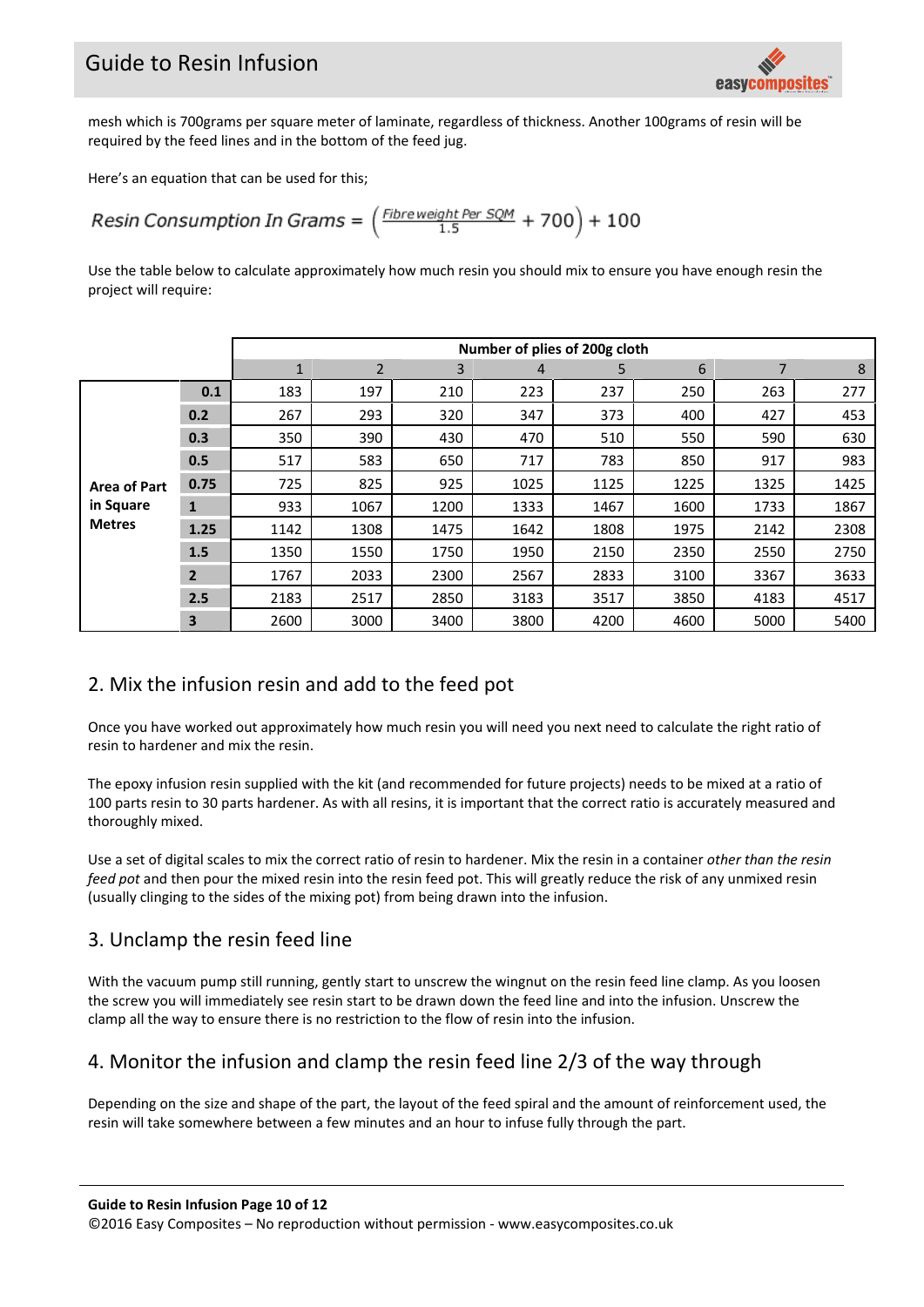## Guide to Resin Infusion



Because the resin feed pot is at atmospheric pressure, only the viscosity of the resin itself prevents the part of the mould around where the resin feed hose enters the infusion from being at normal atmospheric pressure. This means that around this area the vacuum bag will no longer feel tight and that excess resin will be accumulating. For this reason, it is normal to clamp the resin feed line closed again well before the resin has fully infused through the part. This gives chance for the excess resin at the atmospheric pressure side of the mould chance to carry on infusing through the part. As it does, the bag will tighten again at this end of the mould.

Experience (and experimentation with different moulds) will show you at which point in the infusion the resin feed line should be clamped but a rule of thumb is to do this when the resin is about 2/3 of the way through the part. Excess resin in the infusion will normally be sufficient to complete the infusion.

Clamping the line too soon will mean that the resin never fully infuses the part. Clamping it too late will result in lots of resin being sucked up into the vacuum tube and into the catch‐pot (that's what the catch pot is for). If you are too soon or too late clamping the line it's not a big problem; either unclamp the line again briefly to allow more resin into the infusion or, in the case of clamping the line too late, just watch the catch‐pot do its job.

In some situations where a high quality cosmetic finish is desired, or where pinholes and voids have been problematic, you can clamp the vacuum line BEFORE the resin feed to allow a little extra resin into the part. In these cases you would allow the resin to reach the vacuum line then clamp it. Leave the resin feed line open from anywhere from 30 seconds to a few extra minutes to allow a little more resin into the bag, then clamp the resin line. You can adjust the extra time you leave the feed line open dependent on results.

Note: If lots of excess resin is drawn into the catch pot the resin may start to exotherm significantly and could start to smoke. If this happens, there is nothing you can do. Keep an eye of the catch-pot and wait for the exotherm to die down.

#### 5. Continue to monitor the infusion

With the resin feed line clamped and the part fully infused there is nothing more to do other than wait for the resin to cure. At this point, you can clamp the vacuum line and switch off the pump if you have not done so already.

Because excessive amounts of mixed resin in one place can exotherm dramatically, you should dispose of any resin in the feed pot and continue to keep an eye on the resin in the catch‐pot if there is a lot in there.

| Use the table below to see now cure temperature affects cure time. |                |                |                |                |                 |                 |  |  |
|--------------------------------------------------------------------|----------------|----------------|----------------|----------------|-----------------|-----------------|--|--|
| Temperature                                                        | $20^{\circ}$ C | $40^{\circ}$ C | $60^{\circ}$ C | $80^{\circ}$ C | $100^{\circ}$ C | $120^{\circ}$ C |  |  |
| Cure Time                                                          | 24             | 11hrs          | 6hrs           | 4hrs           | 2hrs            | 1.5hrs          |  |  |

Use the table below to see how cure temperature affects cure time:

The epoxy infusion resin supplied with the kit responds very well to elevated temperature cure (curing in a composites oven or other warm environment). Although certainly not a requirement, curing at an elevated temperature can dramatically shorten the curing time (to only a couple of hours) and improve the temperature tolerance and strength of the finished part.

If you intend to cure the part at elevated temperature whilst still in the mould, ensure that your mould material is able to withstand the elevated temperature and that your release agent is (mould release wax, for example, will melt and the part might stick to the mould).

As an alternative to curing at elevated temperature *in the mould*, you can allow the part to cure fully at room temperature, remove it from the mould and then cure the part in an oven or warm environment. This process is known as post‐curing.